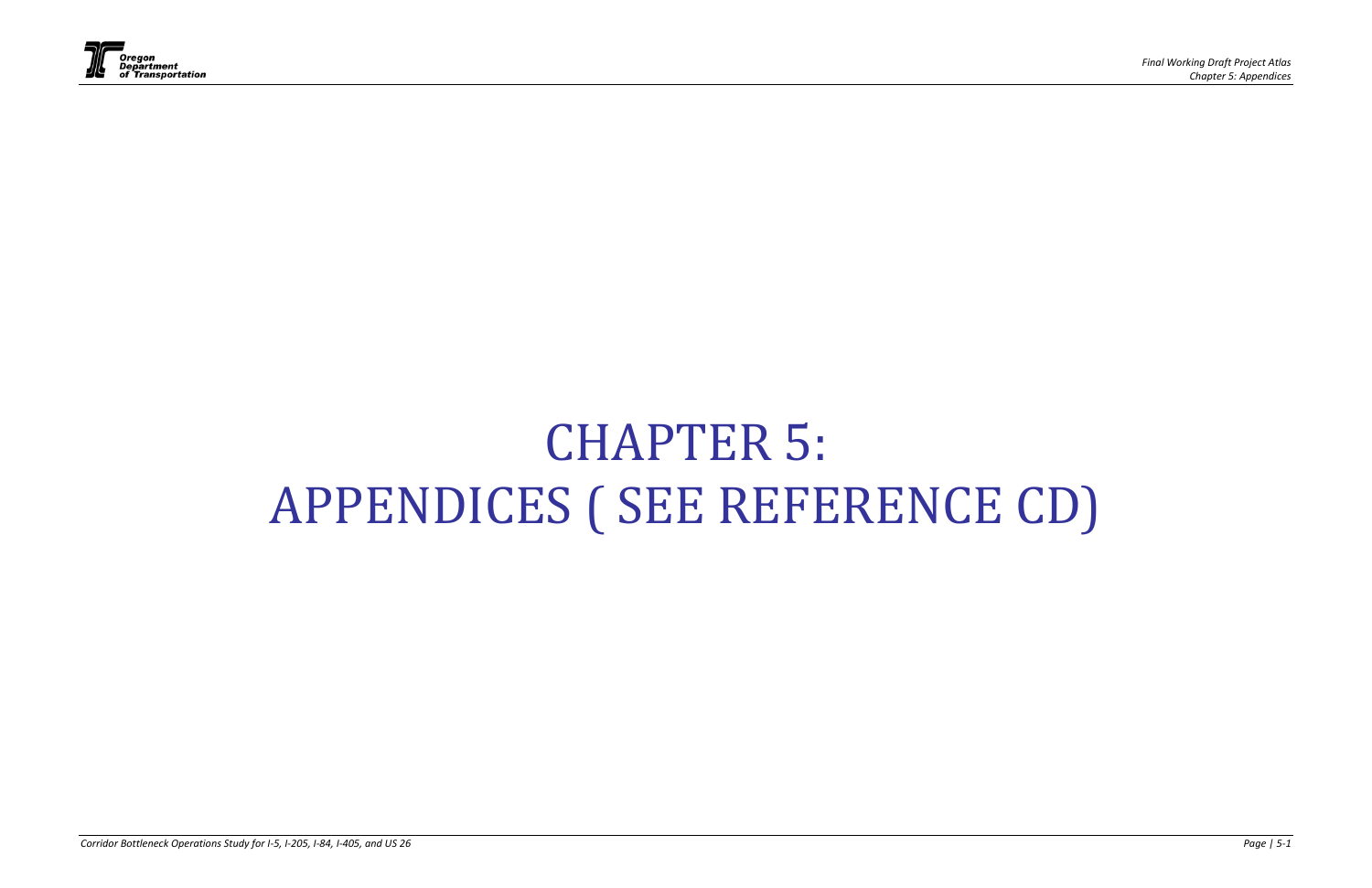

This page intentionally left blank.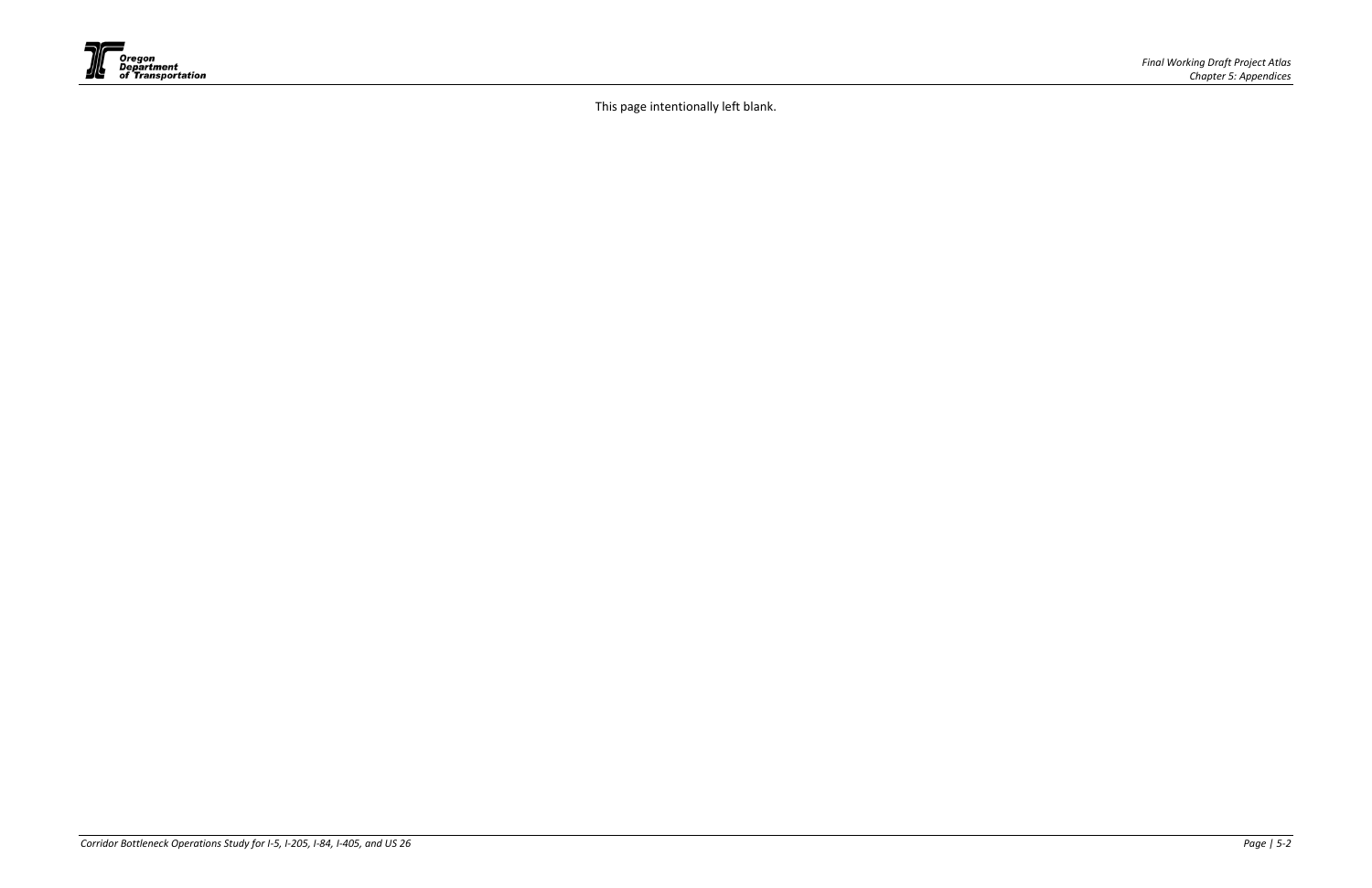- 5.1 Appendix A: Technical Memoranda
	- A.1Technical Memoranda 1 & 2: Methodology and Assumptions (known and available data)
	- A.2Technical Memoranda 3: Bottleneck Identification and Diagnosis
	- A.3Technical Memoranda 4 & 5: Corridor Design Review
	- A.4 Technical Memoranda 6: Evaluation Framework for Investments to Improve Freeway Operations at Bottlenecks on I‐5 & I‐205
	- A.5Technical Memoranda 7: Design Panel Results
	- A.6Technical Memoranda 8: Feasibility Review
	- A.77 Technical Memoranda 9: Summary of Operations Results

## *-*<br>Oregon<br>Department<br>of Transportation

### **Chapter 5: Appendices (See Reference CD)**

### 5.2Appendix B: Preliminary Design Schematics

- B.1I‐5 Bottleneck Preliminary Design Schematics
- B.2I‐205 Bottleneck Preliminary Design Schematics
- B.3I‐84 Bottleneck Preliminary Design Schematics
- B.4I‐405 Bottleneck Preliminary Design Schematics
- B.5US 26 Bottleneck Preliminary Desig n Schematics
- 5.3Appendix C: Initial Data Summary
- 5.4Appendix D: Regional Modeling
- 5.5Appendix E: Reserved for Additional Material

CD of Atlas and Appendices